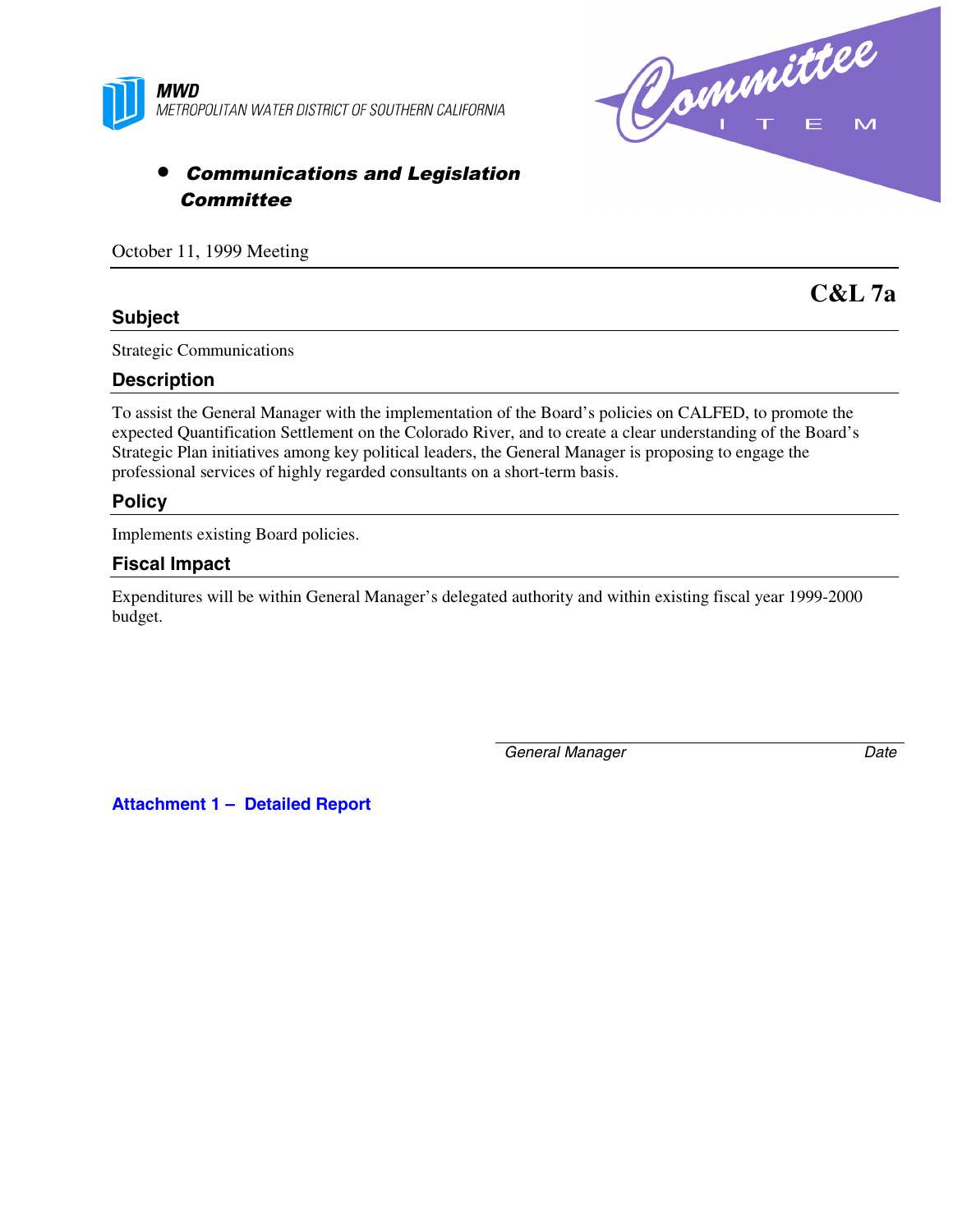## **Detailed Report**

Critical decision points are converging on CALFED, the California 4.4 Plan, and the Board's Strategic Plan. The stakes for Southern California cannot be underestimated.

When I became General Manager earlier this year, we both recognized that these issues would have to be dealt with immediately. In response, the Board, with the assistance of staff, adopted a new policy position on CALFED that signals a significant departure from the past. We have also pushed hard to bring to closure the long negotiations over the Imperial Irrigation District/San Diego transfer, and the related quantification of Colorado River diversion rights. It is fair to say that our negotiations have sought to facilitate the transfer and create a new framework for cooperation between Metropolitan, the Coachella Valley Water District, and the Imperial Irrigation District. At the same time, we have accelerated the review of our Strategic Plan with an emphasis on opening up the dialogue to consider a variety of options and visions for Metropolitan's future.

There is an urgent need to explain the District's rationale and interests in supporting our positions on each of these major public policy issues. Further, we are obligated to advocate our positions in a way that produces tangible and positive results for our constituents.

Pursuant to the modified "Carver Principles" endorsed by the Board, it is the General Manager's responsibility to organize and implement a strategy to effectuate the Board's policies. Within the limits of the authority you have given me, I am intending to aggressively fulfill that responsibility. The purpose of this letter is to inform you of my plan and the associated expenses I expect to incur over the next twelve months in furtherance of that plan.

In general, the plan is the same as we have previously discussed. It is to communicate, in simple and understandable terms, the basic policy positions of the Board, and their import for the residents of the District. The premise is that if these policies are sound and manifestly in the public's interest, they will serve us well if communicated and advocated properly.

Except as I will explain below, we have in place at the District, with the aid of the member agencies, all the resources we need to implement this plan. The reorganization of our staff and improved coordination with the member agency managers enhances our ability to mobilize quickly. Specific outreach plans are now being developed. Some will rely on the individual contacts of Board members. Adan Ortega and myself have talked to most of you about your interests and contacts and will follow-up with everyone to discuss suggested individual actions.

The decisions we are confronting have state, national and international ramifications. Because we can expect policy makers at the highest levels of our government to become engaged, I believe it is imperative that we retain the professional services of four individuals with unique talents and expertise to assist us. These individuals are: former Congressman Mel Levine; former Congressman Vic Fazio; Former State Senator Art Torres; and Dr. Alan Heslop, Director of the Rose Institute.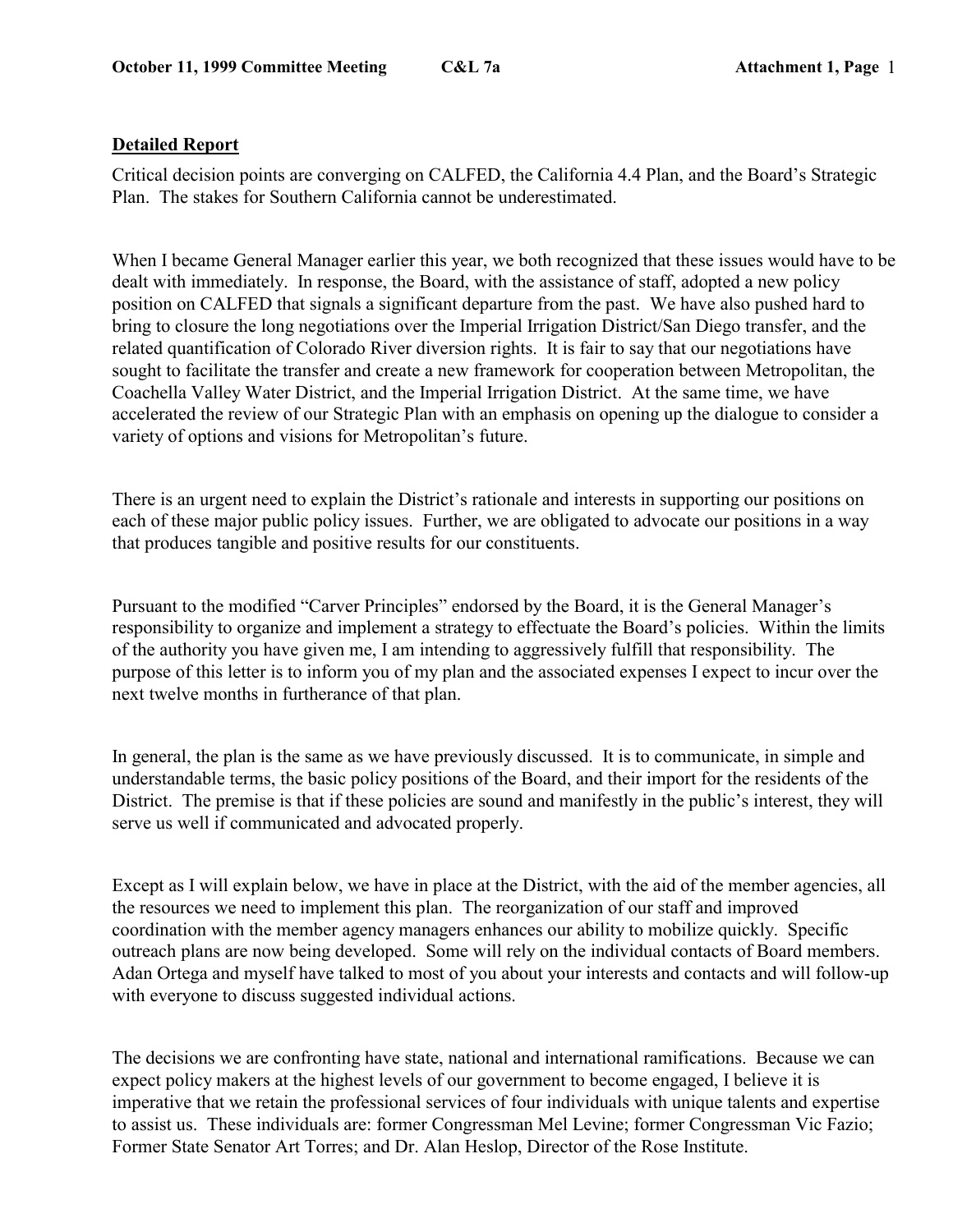These individuals will be expected to advise us on strategy and to provide new opportunities for us to communicate our core messages to the key public official decision makers. This role is distinguishable from our existing contract lobbyists in that they will not be engaged to lobby on specific legislation pending in either the State Legislature or the Congress. We will measure their performance by the results we achieve within the specified time frame they are retained.

In anticipation of the quantification settlement agreement with Coachella Valley Water District and the Imperial Irrigation District, Mr. Levine will be engaged to advise and assist our Washington, DC lobbyist, Brad Hiltscher, in obtaining a unified California delegation behind the California 4.4 Plan and our position on river reoperations criteria. Mr. Levine has long standing relations with congressional representatives of the other Basin States and with the State Department officials that will likely be involved in addressing any concerns expressed by the Republic of Mexico over the California 4.4 Plan. While in Congress, Mr. Levine served on both the Foreign Relations Committee and the Committee on Interior and Insular Affairs. He was instrumental in the bipartisan congressional action that authorized the lining of the All-American Canal.

Dr. Alan Heslop, in addition to being the Director of the Rose Institute, does independent political consulting. He has extraordinary contacts with Republican elected officials, both in California and Washington, DC. He is known nationally for his work at the Rose Institute on a wide variety of major public policy issues. He will bring a balance and perspective to our team that I believe will be invaluable. His role will be to help us raise a general awareness and appreciation among key political leaders of the new direction being undertaken by the Board in its Strategic Plan, California 4.4, and CALFED.

Mr. Fazio has recently retired from Congress. While in office, he attained a high level of leadership responsibility and respect from his peers. As a Northern California representative, he became intimately familiar with water issues. Consistent with the Board's policy, he would not be retained to advocate for a Peripheral Canal, or, other isolated channel. He would, however, be expected to help us quickly and clearly communicate the seriousness of our need and desire for a more certain level of water supply reliability and water quality from the State Water Project. He would also be expected to advise and assist in identifying how we can best work cooperatively with other interests in the state to achieve our goals. In my judgement, Mr. Fazio has distinguished himself throughout his career as an individual that has sought to serve the interests of all Californians, not just those of his former district. If we are to convince others to take this broader public interest view, I cannot think of a person better able to assist us at this critical juncture on CALFED, in both Washington, DC and California.

Mr. Torres served many years in the State Legislature. He is now a private political consultant and in a separate capacity, serves as the California State Chairman of the Democratic Party. His contacts at every level of government are current and extensive. In contrast to Mr. Levine and Mr. Fazio, who will be engaged to work on specific projects, Mr. Torres will be expected to help us raise a general political awareness and appreciation of the new direction embodied in the Board's policies. His task will be to assist in the large challenge of dispelling out-dated impressions of Metropolitan that are commonly held among many Democratic elected officials and actively promoted by others. In politics, perception is